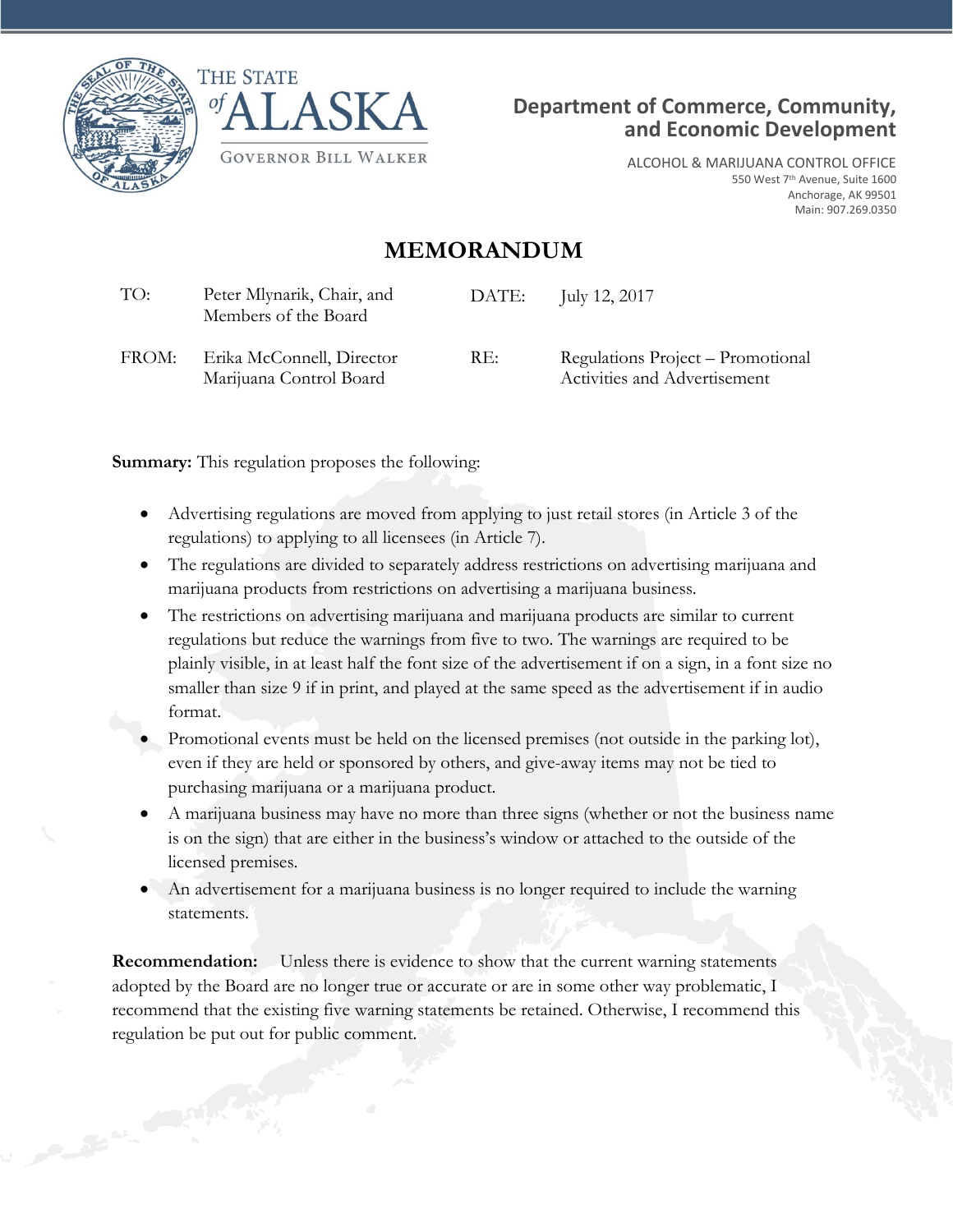3 AAC 306.360 is repealed:

## **3 AAC 306.360. Restriction on advertising of marijuana and marijuana products**

Repealed. (Eff. 2/21/2016, Register 217; repealed \_\_/\_\_/\_\_\_\_, Register\_\_\_\_)

3 AAC 306 is amended by adding a new subsection in Article 7 to read:

## **3 AAC 306.7xx. Restriction on advertising of marijuana and marijuana products**

(a) An advertisement for marijuana or a marijuana product must include the business name and license number.

(b) An advertisement for marijuana or a marijuana product may not contain a statement or illustration that

(1) is false or misleading;

(2) promotes excessive consumption;

(3) represents that the use of marijuana has curative or therapeutic effects;

(4) depicts a person under 21 years of age consuming marijuana; or

(5) includes any object or character, including a toy, a cartoon character, or any other depiction that appeals to a person under 21 years of age.

(c) A licensed marijuana business may not place an advertisement for marijuana or a marijuana product

(1) within 1,000 feet of the perimeter of any child-centered facility, including a school, a child care facility or other facility providing services to children, a playground or recreation center, a public park, a library, or a game arcade that is open to persons under 21 years of age;

(2) on or in a public transit vehicle or public transit shelter;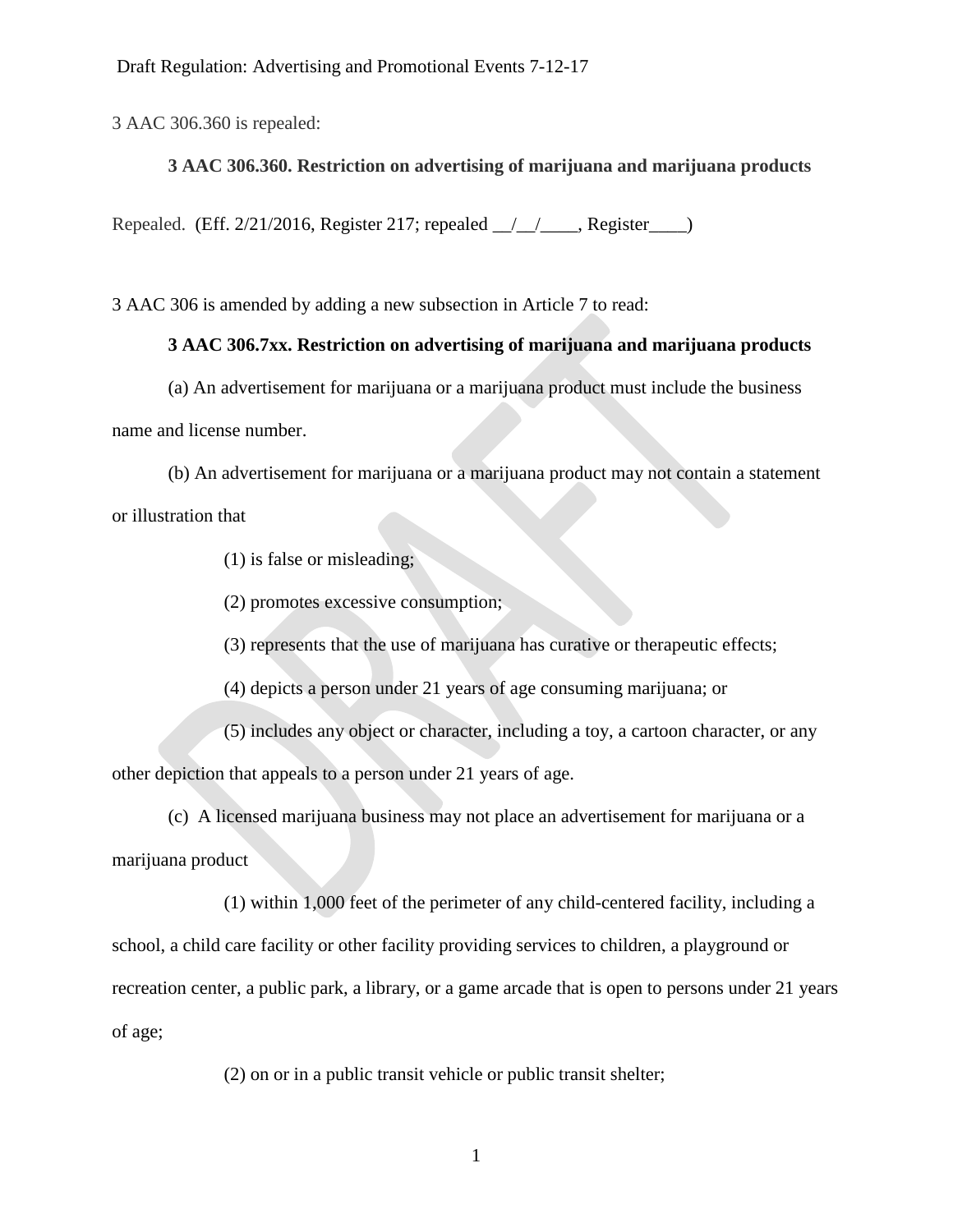Draft Regulation: Advertising and Promotional Events 7-12-17

(3) on or in a publicly owned or operated property;

(4) within 1,000 feet of a substance abuse or treatment facility; or

(5) on a campus for postsecondary education.

(d) A licensed marijuana business may not encourage the sale of marijuana or marijuana products

(1) by using giveaway coupons as promotional materials;

(2) by conducting games or competitions;

(3) by holding, sponsoring, or allowing events or activities held or sponsored by

others, to be conducted outside of the licensed premises; or

(4) by tying give-away items to the purchase of marijuana or marijuana products.

(e) All advertising for marijuana or any marijuana product must contain each of the following warnings, which must be plainly visible and at least half the font size of an advertisement on a sign, and no smaller than size 9 font when the advertisement is in printed form. Audio advertisements warnings must be understandable and played at the same speed as the advertisement.

(1) "For adult use only."

(2) "Do not operate a vehicle or machinery after consuming marijuana."

3 AAC 306 is amended by adding a new subsection in Article 7 to read:

## **3 AAC 306.7xx. Restriction on advertising of a marijuana business**

(a) A licensed marijuana business may have not more than three signs, visible to the general public from the public right-of-way. A sign may only be placed in the marijuana business' window or attached to the outside of the licensed premises. The size of each sign may not exceed 4,800 square inches.